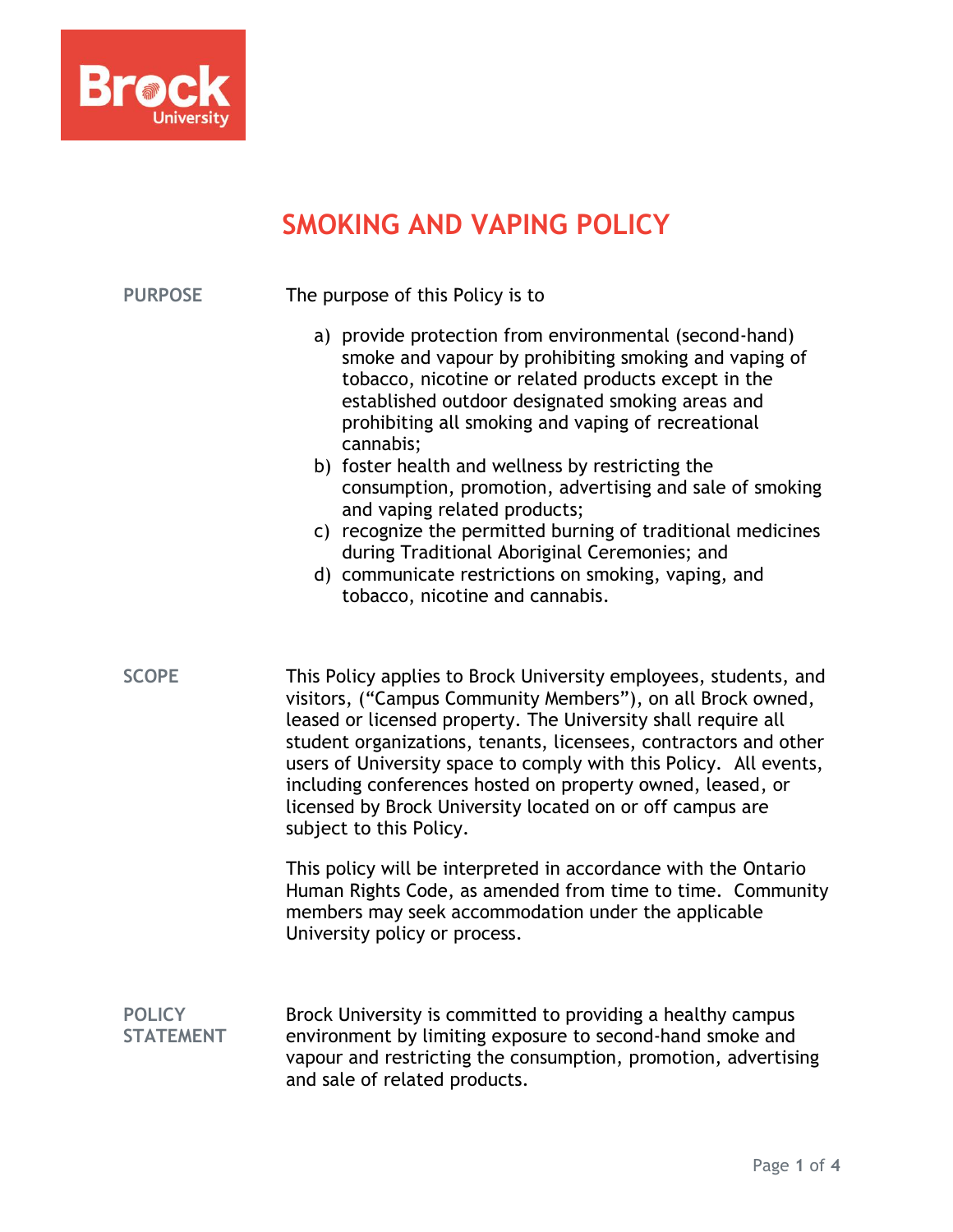The University will support reduction and cessation of smoking and vaping through education and information regarding the resources available to faculty, staff and students, as applicable.

### **Burning of Traditional Medicines by Indigenous Persons**

Brock University acknowledges and understands that some Traditional Aboriginal Ceremonies involve the use of traditional medicines including tobacco, cedar, sage, and sweet grass. Once the traditional medicines have been ignited to burn, the act of the ceremony falls under applicable legislation. Health, Safety and Wellness requires notification prior to the burning of the medicines to be able to respond and put safety measures and accommodations into place.

### **Restrictions**

Smoking and vaping of tobacco, nicotine or related products at Brock University and in University owned vehicles is prohibited except in outdoor designated smoking areas (DSAs) which are specifically identified by signage. DSAs are selected by Health, Safety & Wellness in consultation with the University's Joint Health and Safety Committees (JHSC) and approved by the Vice-President Administration. DSA locations must comply with all applicable legislative restrictions and will be reviewed at least every two years.

The University will put in place outdoor smoke and vapour-free corridors where it deems practicable.

Smoking and vaping recreational cannabis is prohibited on campus, including in vehicles and any DSAs.

# **Promotion, Advertising and Sale of Products**

The promotion, advertising, and sale of tobacco, cannabis, electronic smoking or vapour products and/or related paraphernalia is prohibited in any buildings owned, leased or licensed by Brock University.

Brock University will not enter into contractual agreements with tobacco, cannabis, electronic smoking, vapour products and/or related paraphernalia companies or companies that promote tobacco, cannabis, electronic smoking, vapour products and/or related paraphernalia. Academic research is exempt from this prohibition.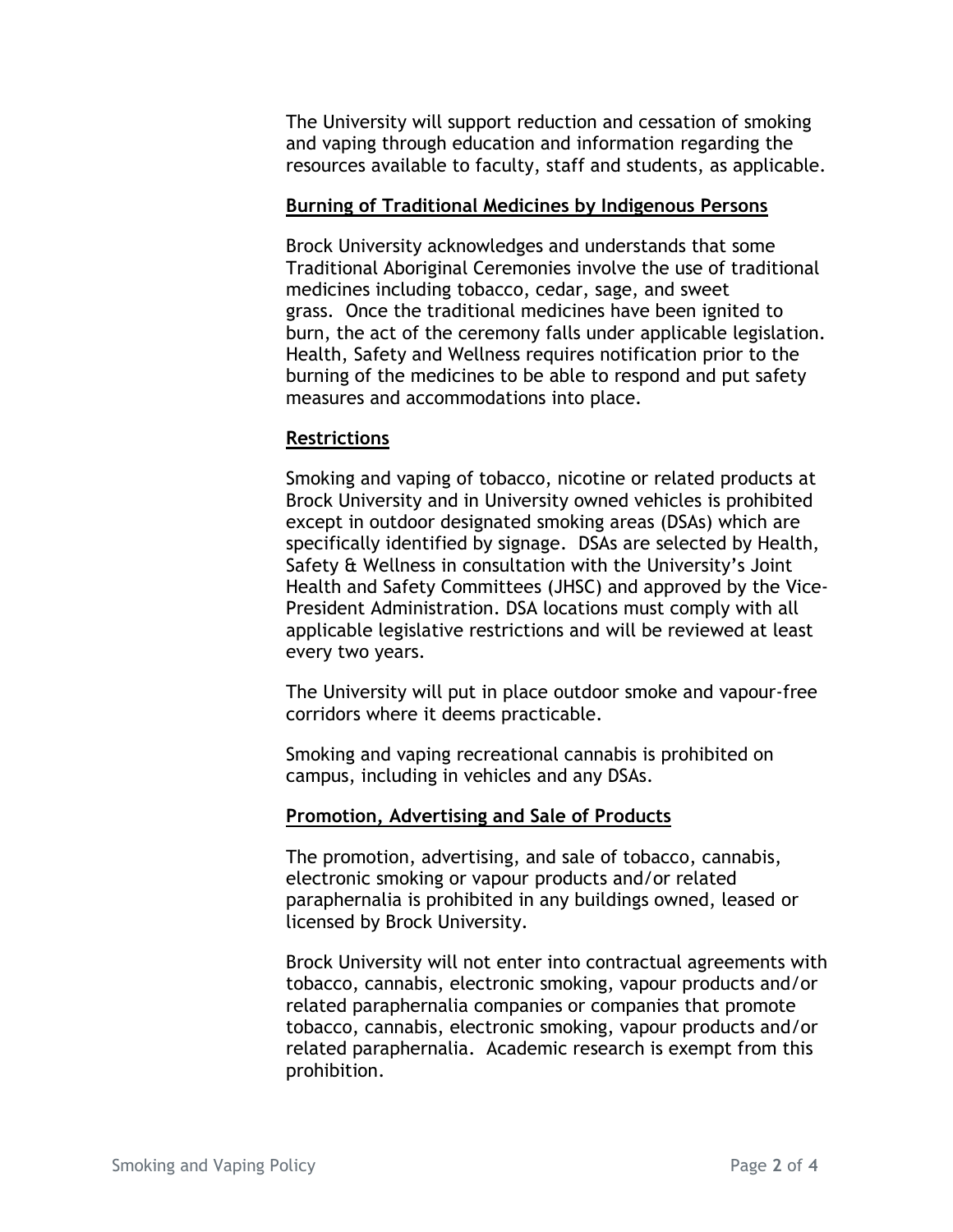Corporate tobacco, cannabis, electronic smoking, vapour products and/or related paraphernalia sponsorship of events or groups in buildings owned, leased or licensed by Brock University is not permitted.

## **Responsibilities**

Campus Community Members are responsible for complying with this policy and are encouraged to politely communicate this policy to those observed not complying with the policy. Any unresolved compliance may be reported to Campus Security Services.

Campus Security Services will report non-compliance complaints to:

- Health Safety and Wellness for employees;
- Student Services for students:
- Residence Services for residence students; or
- Appropriate Project Manager for contractors

for appropriate follow up.

Supervisors will ensure their employees are aware of the policy and address as appropriate any non-compliance of the policy within their respective area, which is brought to their attention.

**DEFINITIONS Smoking** is defined as inhaling, exhaling, burning, or holding lighted tobacco or cannabis or using an electronic cigarette or other apparatus used to smoke or heat tobacco, nicotine or cannabis products.

> **Vaping** is defined as the use of any electronic device which creates an aerosol or vapour, in any manner or in any form.

**Cannabis,** for the purposes of this policy, shall refer specifically to dried weed and/or any other form of cannabis product which may be smoked or vaped.

**COMPLIANCE AND REPORTING** Brock University has a community-based security environment, which makes it the responsibility of everyone associated with the University to uphold and communicate this Policy.